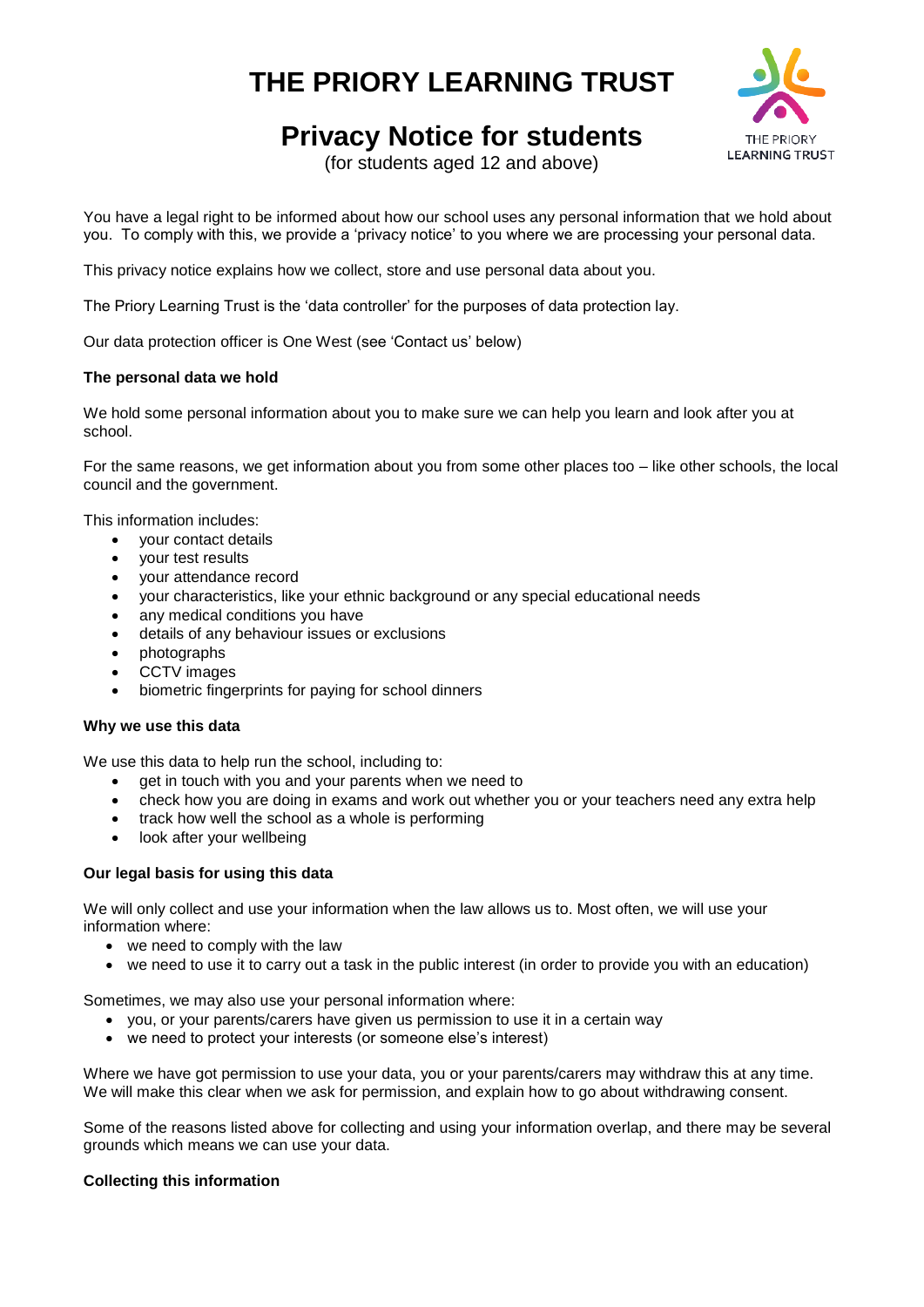While in most cases you, or your parents/carers, must provide the personal information we need to collect, there are some occasions when you can choose whether or not to provide the data.

We will always tell you if it's optional. If you must provide the data, we will explain what might happen if you don't.

### **How we store this data**

We will keep personal information about you while you are a student at our school. We may also keep it after you have left the school, where we are required to by law.

We have a Records Management Policy which sets out how long we must keep information about students.

### **Data sharing**

We do not share personal information about you with anyone outside the school without permission from you or your parents/carers, unless the law and our policies allow us to do so.

Where it is legally required, or necessary for another reason allowed under data protection law, we may share personal information about you with:

- schools that the students attend after leaving us
- our local authority
- the Department for Education (DfE)
- Examining bodies
- Education websites or apps which need your details to obtain log-in information

#### **Data collection requirements:**

To find out more about the data collection requirements placed on us by the Department for Education (for example; via the school census) go to [https://www.gov.uk/education/data-collection-and-censuses-for](https://www.gov.uk/education/data-collection-and-censuses-for-schools)[schools.](https://www.gov.uk/education/data-collection-and-censuses-for-schools)

#### **The National Pupil Database (NPD)**

We are required to provide information about you to the Department for Education (a government department) as part of data collections such as the school census.

Some of this information is then stored in the National Pupil Database, which is managed by the Department for Education and provides evidence on how schools are performing. This, in turn, supports research.

The database is held electronically so it can easily be turned into statistics. The information it holds is collected securely from schools, local authorities, exam boards and others.

The Department for Education may share information from the database with other organisations which promote children's education or wellbeing in England. These organisations must agree to strict terms and conditions about how they will use your data.

You can find more information about this on the Department for Education's webpage on [how it collects and](https://www.gov.uk/data-protection-how-we-collect-and-share-research-data)  [shares research data](https://www.gov.uk/data-protection-how-we-collect-and-share-research-data) [\(https://www.gov.uk/government/publications/national-pupil-database-user-guide-and](https://www.gov.uk/government/publications/national-pupil-database-user-guide-and-supporting-information)[supporting-information\)](https://www.gov.uk/government/publications/national-pupil-database-user-guide-and-supporting-information).

You can also [contact the Department for Education](https://www.gov.uk/contact-dfe) if you have any questions about the database [\(https://www.gov.uk/contact-dfe\)](https://www.gov.uk/contact-dfe).

#### **Youth support services - Students aged 13+**

Once you reach the age of 13, we are legally required to pass on certain information about you to our local authority, as it has legal responsibilities regarding the education or training of 13-19 year-olds.

This information enables it to provide youth support services, post-16 education and training services, and careers advisers.